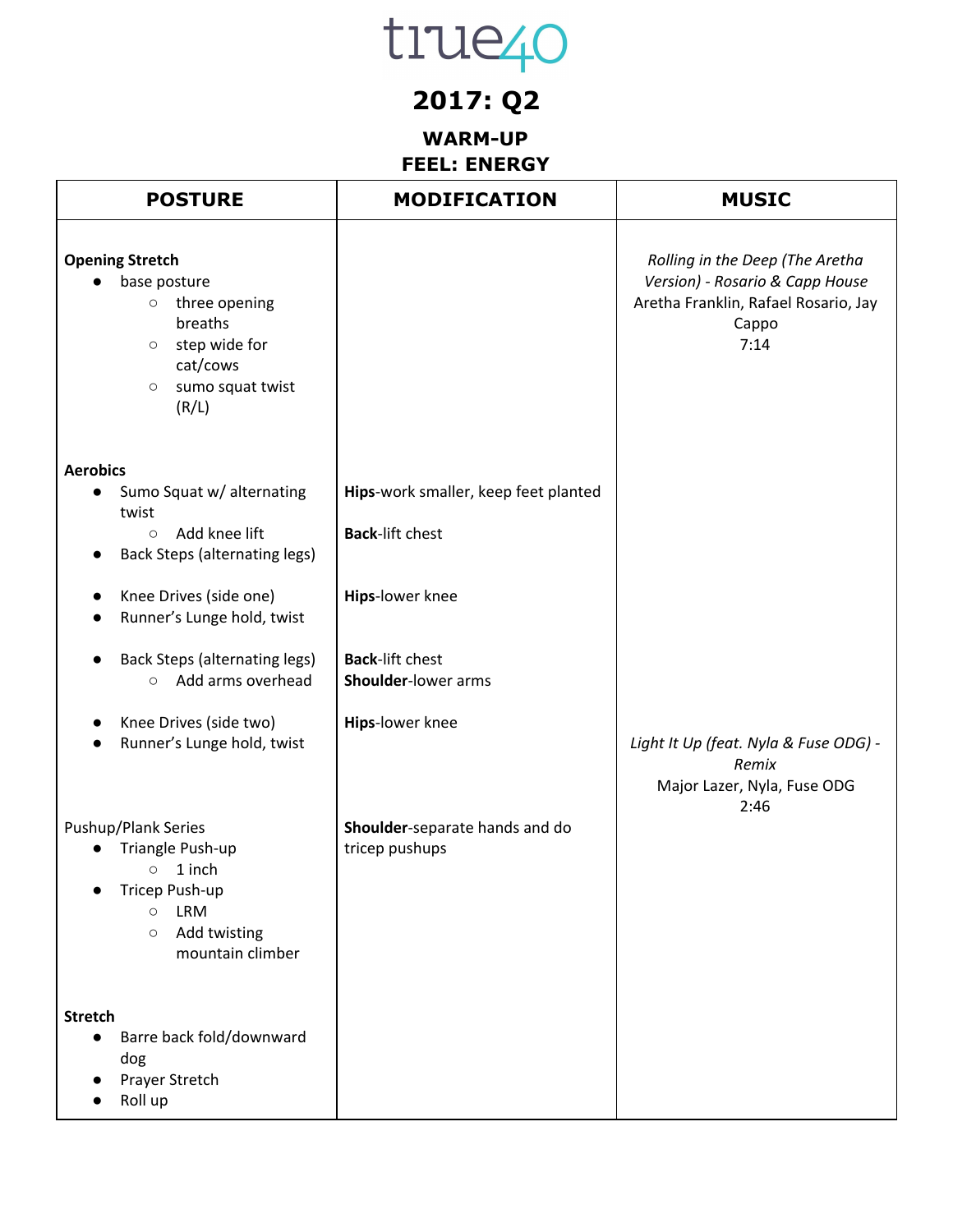## **2017: Q2**

#### **LEG WORK FEEL: POWER**

| <b>POSTURE</b>                                                                                                                                                                                                                                   | <b>MODIFICATION</b>                                                          | <b>MUSIC</b>                             |
|--------------------------------------------------------------------------------------------------------------------------------------------------------------------------------------------------------------------------------------------------|------------------------------------------------------------------------------|------------------------------------------|
| Reverse Chair Squat<br>Single Heel<br>$\circ$<br>Pulses(one at a time)<br><b>GFH</b><br>$\circ$                                                                                                                                                  | Knees - work higher<br>Back-use arms to support on back<br>barre             | <b>Tulips</b><br>Christopher<br>3:27     |
| Power Diamond<br>$\bullet$<br>1 inch<br>$\circ$<br>LRM (keep at<br>$\circlearrowright$<br>two-count)<br><b>Knee Presses</b><br>$\circ$<br><b>GFH</b>                                                                                             | Foot/Ankle - hover heels<br>Knees - work up higher, lower into<br>sumo squat | Wobble<br>Flo Rida<br>3:06               |
| $\circ$<br>Incline Chair Squat w/<br>ball(said incorrectly in the<br>video)<br>1 inch<br>$\circlearrowright$<br><b>LRM</b><br>$\circlearrowright$<br><b>Ball Squeezes</b><br>$\circlearrowright$<br>Challenge: lift<br>$\blacksquare$<br>to toes | Knee-work up higher, remove ball<br><b>Back</b> - lift chest                 | Plus 1<br>Dex River<br>3:12              |
| Stretch<br>Heel to Seat Side 1<br>$\bullet$<br>Triangle<br>$\bullet$<br>Runner's Lunge<br>$\bullet$<br>Heel to Seat Side 2<br>$\bullet$<br>Triangle<br>Runner's Lunge                                                                            |                                                                              | One Dance<br>Drake, WizKid, Kyla<br>2:54 |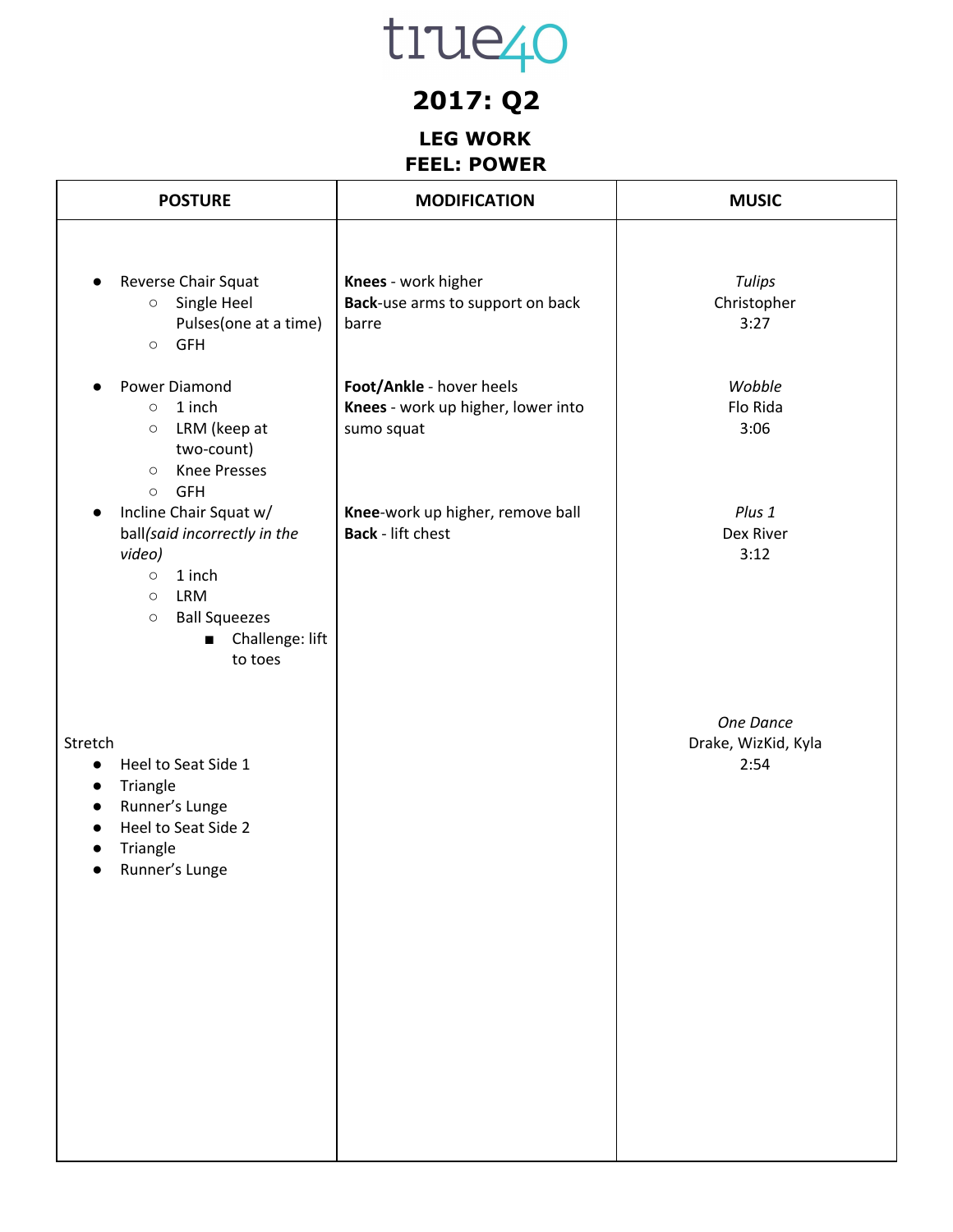

## **2017: Q2**

#### **COMBO WORK**

**FEEL: FIRE**

| <b>POSTURE</b>                                                                                                                           | <b>MODIFICATION</b>                                                                                            | <b>MUSIC</b>                                                                                        |
|------------------------------------------------------------------------------------------------------------------------------------------|----------------------------------------------------------------------------------------------------------------|-----------------------------------------------------------------------------------------------------|
| <b>TRX</b><br>Chest Press w/ Alternating<br>lunge                                                                                        | Shoulder-step away from the barre,<br>smaller movement; can do pushups<br>at the barre                         | In My Room (feat Ty Dolla \$ign &<br>Tyga)<br>Yellow Claw, Mustard, Ty Dolla \$ign,<br>Tyga<br>2:48 |
| ** Get Mats**<br><b>Bicep Rows on Mats</b><br>Move into Bicep<br>$\bigcirc$<br>Curls<br>Alternate between<br>$\circ$<br>rows and curls   | Hip-scoot feet out<br>Shoulder-stick with bicep rows<br>Prenatal-do standing or do bicep<br>curls with weights | <b>Black Magic</b><br>Little Mix<br>3:31                                                            |
| TRX Tricep Press (kneeling)<br>Move into TRX<br>$\circ$<br>rollout<br>Alternate between<br>$\circ$<br><b>Tricep Press and</b><br>Rollout | Knees-Stand up<br>Shoulder-tricep pushup at the barre                                                          | Work Hard, Play Hard<br>Wiz Khalifa<br>3:41                                                         |
| <b>STRETCH</b><br>Shoulder across body<br>Tricep stretch<br>Chest Opener                                                                 |                                                                                                                |                                                                                                     |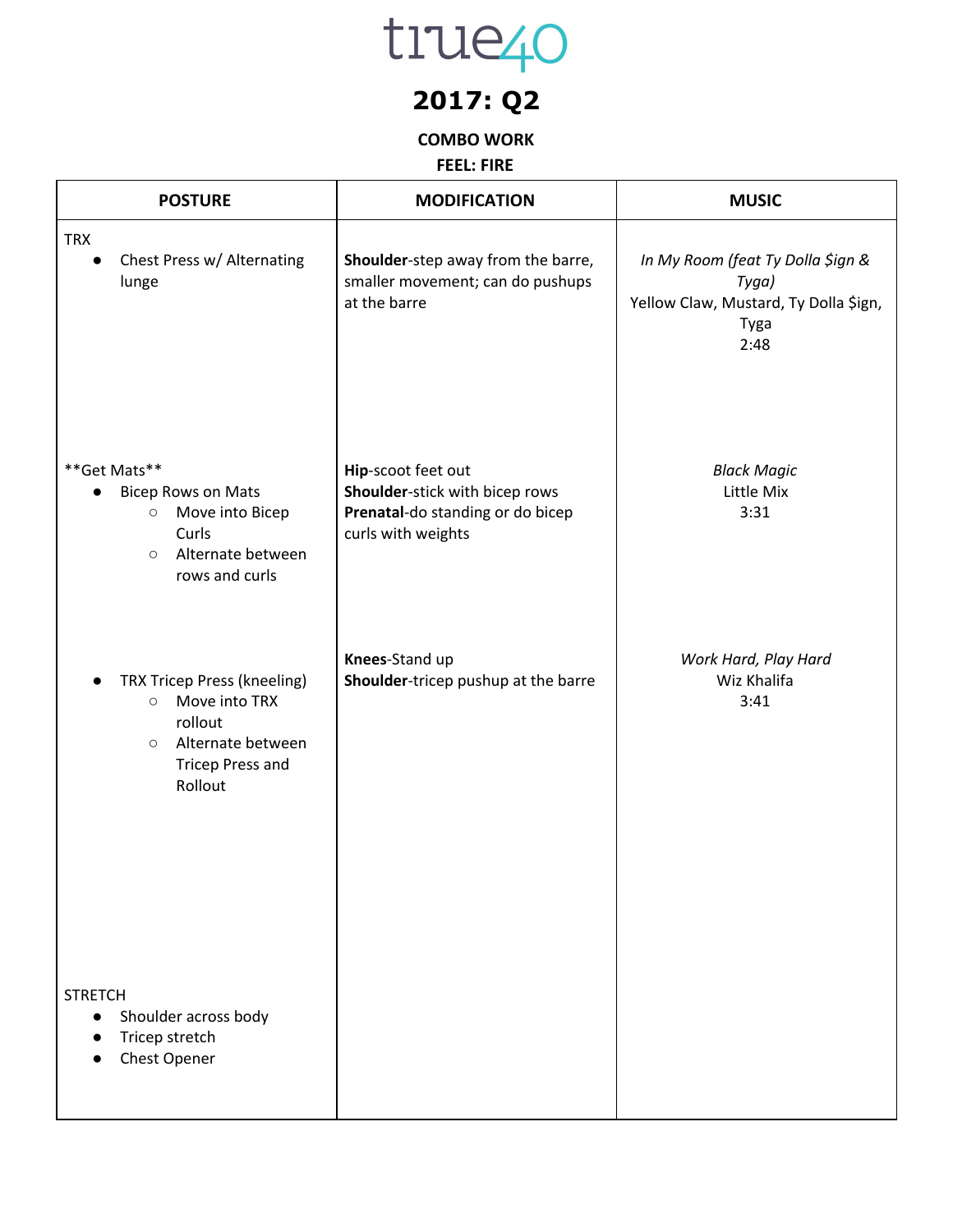## **2017: Q2**

### **GLUTE WORK FEEL: CONTROL**

| <b>POSTURE</b>                                                                                                                                                  | <b>MODIFICATION</b>                                                          | <b>MUSIC</b>                                                                  |
|-----------------------------------------------------------------------------------------------------------------------------------------------------------------|------------------------------------------------------------------------------|-------------------------------------------------------------------------------|
| Mermaids w/ hands in TRX<br>(side 1)<br>1 inch<br>$\circ$<br>Circles<br>$\circ$                                                                                 | Shoulder-remove hands from straps,<br>place ball under head<br>Hip-lower leg | <b>Break a Sweat</b><br>Becky G<br>3:28                                       |
| ** THIS IS AN OLD PROGRAM,<br>MERMAIDS ARE TO ONLY BE TAUGHT<br>AS AN ADD-ON NOW, NOT AS ITS ON<br><b>POSTURE</b>                                               |                                                                              |                                                                               |
| Mermaids w/ hands in TRX<br>(side 2)<br>1 inch<br>$\circ$<br>Circles<br>$\circ$                                                                                 | Shoulder-remove hands from straps,<br>place ball under head<br>Hip-lower leg | Swag It Out<br>Zendaya<br>3:12                                                |
| Inverted TRX Glute Bridge<br>1 inch<br>$\circ$<br>Single leg pulse (side<br>$\bigcirc$<br>1)<br>Single leg pulse (side<br>$\circ$<br>2)<br>Hamstring curls<br>O | Back-remove straps, place feet on<br>ground                                  | Twerk It Like Miley - Dawin Remix<br>Brandon Beal, Christopher, Dawin<br>3:19 |
| Stretch<br>Happy Baby<br>Single leg press across glute<br>stretch (side 1 & 2)                                                                                  |                                                                              | Multiplied<br>NEEDTOBREATHE<br>4:35                                           |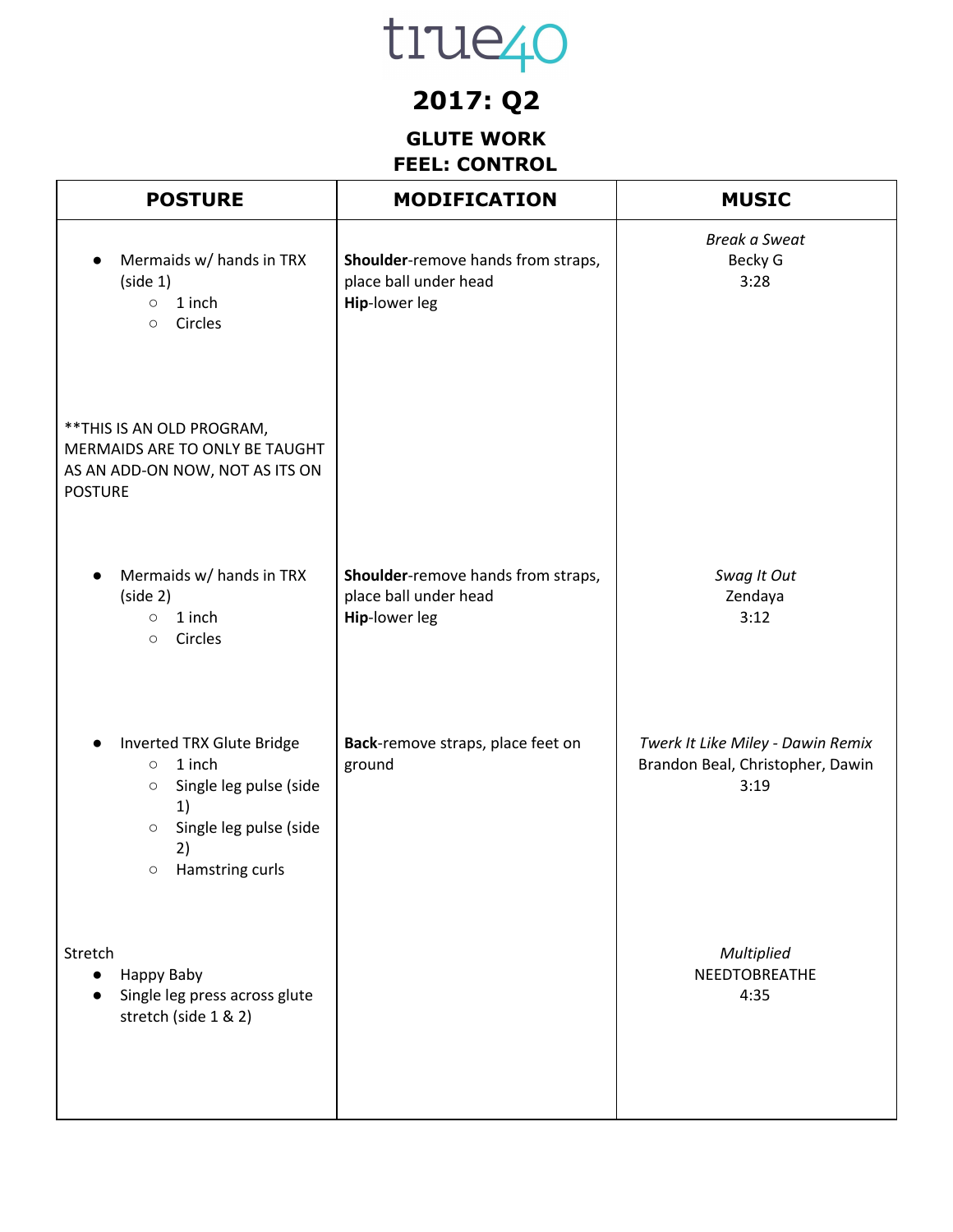## **2017: Q2**

#### **CORE WORK FEEL: CONNECT**

| <b>MODIFICATION</b>                                                                                                                        | <b>MUSIC</b>                                          |
|--------------------------------------------------------------------------------------------------------------------------------------------|-------------------------------------------------------|
| Shoulder-remove hands from straps<br>Back/Hip-work higher with legs<br>Prenatal-traditional marches, maybe<br>with ball at shoulder blades | <b>Multiplied</b><br>NEEDTOBREATHE<br>4:35            |
| Back/Shoulders-take standing at the<br>barre                                                                                               | Tongue Tied July<br>Michael Brun, Roy English<br>3:37 |
| Back-work smaller, move either legs<br>or arms (not together)<br>Prenatal- do cat/cows or birddogs                                         |                                                       |
| Shoulder-keep knee on the mat or<br>take standing at the barre                                                                             | Uncover<br>Zara Larsson<br>3:33                       |
|                                                                                                                                            |                                                       |
|                                                                                                                                            |                                                       |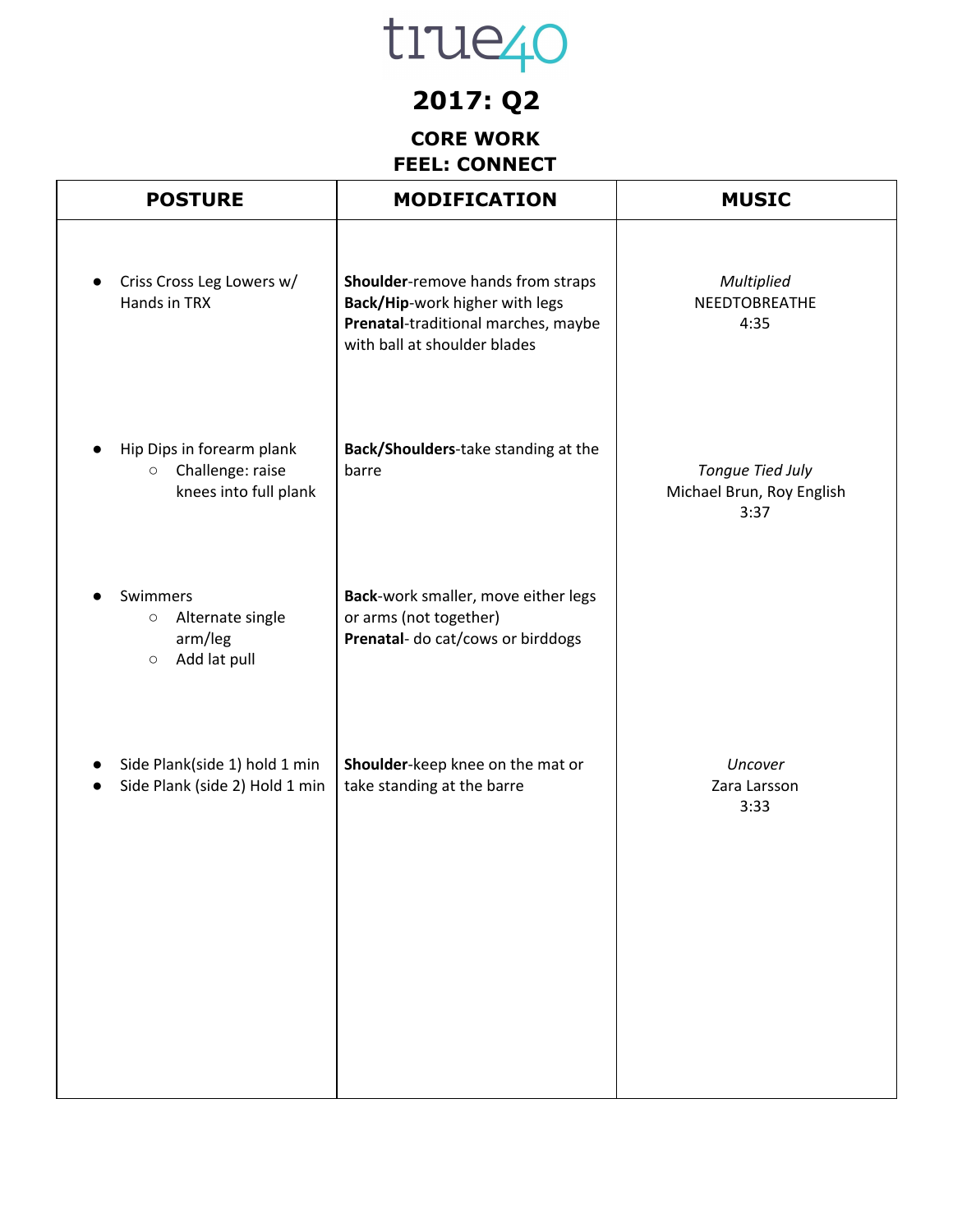### **2017: Q2**

### **YOGA FLOW FEEL: BREATHE**

| <b>POSTURE</b>                                                                                                                                                                                                                                                          | <b>MODIFICATION</b>                                                                                                | <b>MUSIC</b>                                         |
|-------------------------------------------------------------------------------------------------------------------------------------------------------------------------------------------------------------------------------------------------------------------------|--------------------------------------------------------------------------------------------------------------------|------------------------------------------------------|
| Plank<br>Challenge: feet in<br>$\circ$<br><b>TRX</b>                                                                                                                                                                                                                    | Wrist-work on forearms<br><b>Back/Prenatal-lower knees</b><br>Shoulder/Back/Prenatal-take<br>standing at the barre | Uncover<br>Zara Larsson<br>3:33<br>(continued)       |
| Child's Pose->shoulder reach<br>stretch (side 1 & 2)<br>Seated spinal twist (side 1 &<br>2)<br>Downward<br>dog->plank->pushup->cobra                                                                                                                                    | cat/cows instead of vinyasa                                                                                        | Samson<br>Regina Spektor<br>3:09                     |
| or updog vinyasa<br>3-legged dog->lizard<br>$\bullet$<br>pose->runner's lunge->quad<br>stretch (side 1)<br>Downward<br>dog->plank->pushup->cobra<br>or updog vinyasa<br>3-legged dog->lizard<br>$\bullet$<br>pose->runner's lunge->quad                                 |                                                                                                                    | All Is Well<br>Austin Basham<br>4:16                 |
| stretch (side 2)<br>Downward<br>dog->plank->pushup->cobra<br>or updog vinyasa<br>Walk feet to forward fold<br>IT Band stretch (side 1 & 2)<br>Roll Up<br><b>Neck Stretch</b><br>3 Closing Breathes<br>"Thank you for honoring your<br>bodies and being true to<br>you." |                                                                                                                    | Lemonade - Ukulele Version<br>Jeremy Passion<br>3:01 |